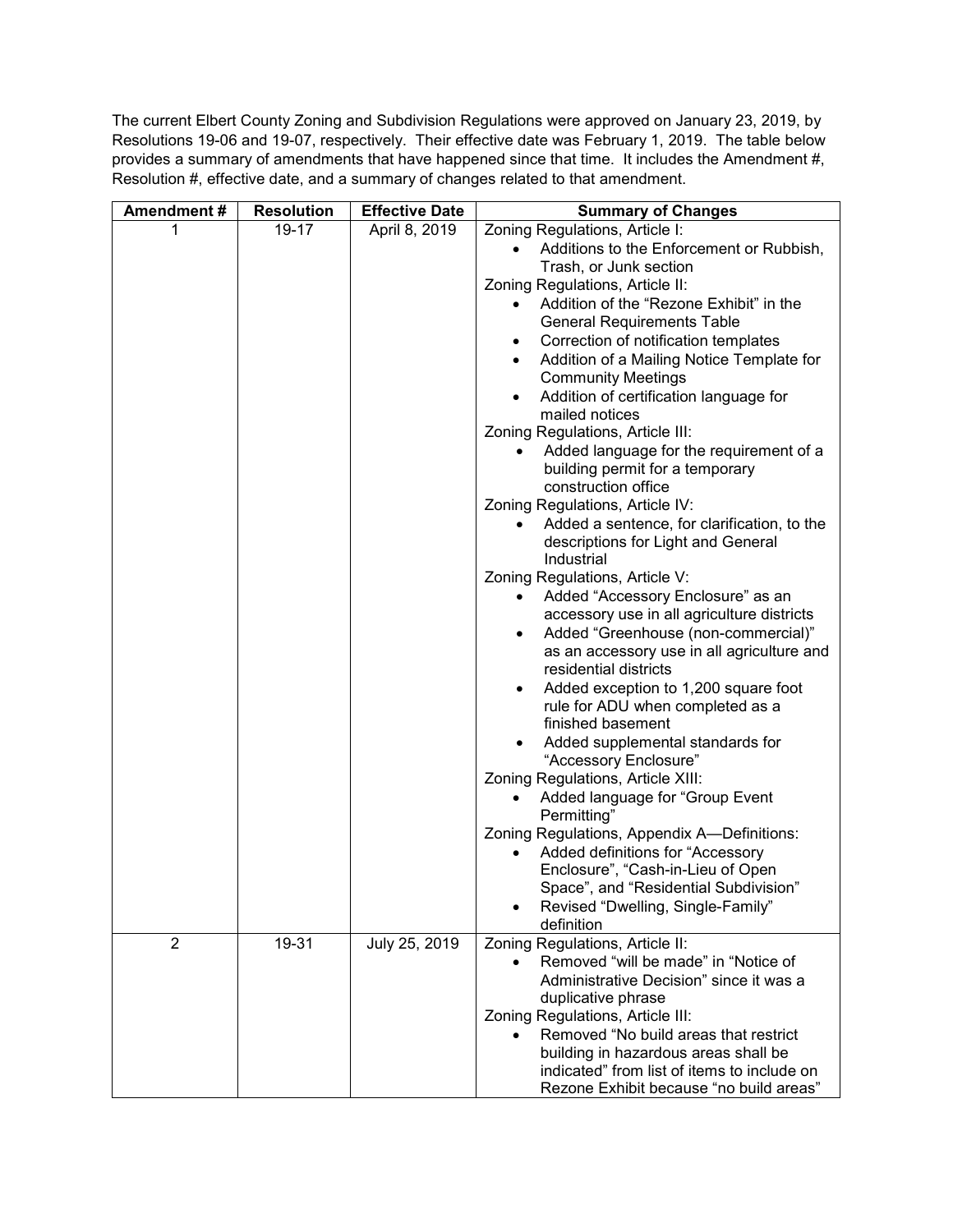| and "hazard areas" are already called out             |
|-------------------------------------------------------|
| in Subpart k-Site Plan                                |
| Added "Duration of Validity" language to              |
| MSUR, SUR, SDP, and EDZ SDP                           |
| Zoning Regulations, Article IV:                       |
| Removed "non" from "noncommercial                     |
|                                                       |
| farming" under the Agriculture Residential            |
| (AR) description                                      |
| Zoning Regulations, Article V:                        |
| Added a "P" to the Land Use Table for<br>$\bullet$    |
| "Farming" under the RA District                       |
| Revised "Day Care Center" to distinguish<br>$\bullet$ |
| as a commercial use                                   |
|                                                       |
| Added "Family Child Care Home (1-6                    |
| children)" as a use permitted by right in             |
| Districts A through MH                                |
| Added "Family Child Care Home, Large                  |
| (7-12 children)" as a Minor Special Use by            |
| Review (MSUR) for Districts A through                 |
| MH, and permitted by right in Districts B             |
| and C                                                 |
| Changed "Schools, Public or Private",                 |
| "Religious Institution", and "Cemetery" as            |
|                                                       |
| a use by right in most districts                      |
| Added "Heliport, Private" as a Minor<br>$\bullet$     |
| Special Use by Review in the A, C, LI,                |
| and GI Districts                                      |
| Removed "No ADU shall be leased or<br>$\bullet$       |
| rented for less than 30 days" from                    |
| supplemental standards pertaining to                  |
| ADU <sub>s</sub>                                      |
|                                                       |
| Removed requirement that accessory                    |
| enclosure only be located in the rear of              |
| the property, revised to state that they              |
| must be located within a building                     |
| envelope if one is defined                            |
| Revised requirement regarding painting                |
| an accessory enclosure to state                       |
| "Containers shall not contain any                     |
| prominent commercial markings"                        |
| Revised supplemental standards for                    |
|                                                       |
| heliports to allow for a setback for 500'             |
| from the nearest residential structure                |
| Added a supplemental standard for                     |
| Family Child Care Home that requires a                |
| 25' setback for enclosed outside play                 |
| areas from any side or rear property lines            |
| Zoning Regulations, Appendix A-Definitions:           |
| Added a definition for "Accessory<br>$\bullet$        |
|                                                       |
| Dwelling Unit (ADU)"                                  |
| Added definitions for "Family Child Care<br>٠         |
| Home" and "Family Child Care Home,                    |
| Large"                                                |
| Added "Family child care home (1-6                    |
| children) shall be allowed as a home                  |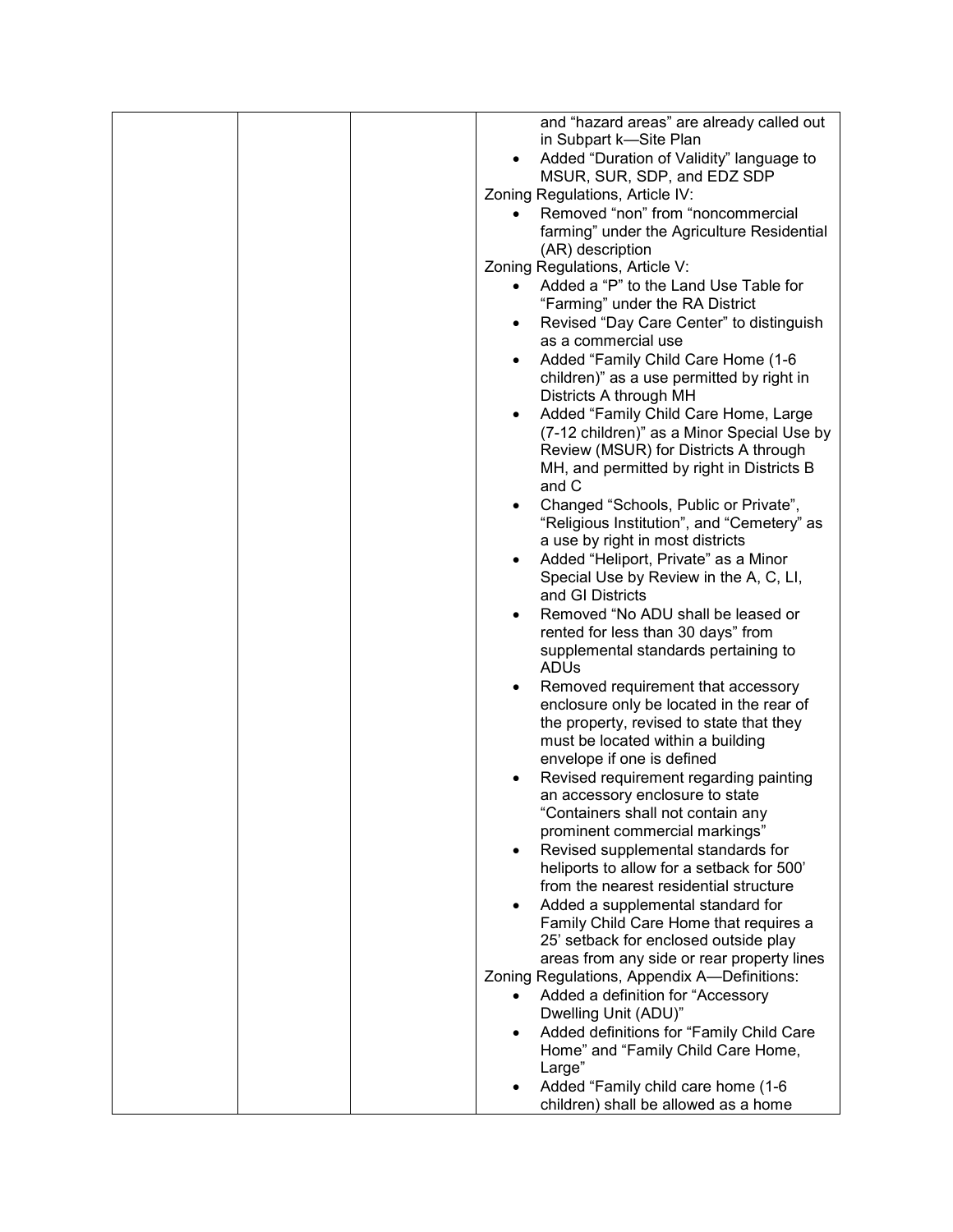|                |       |              | occupation" to the end of the "Home                   |
|----------------|-------|--------------|-------------------------------------------------------|
|                |       |              | Occupation" definition                                |
|                |       |              | Subdivision Regulations, Article II:                  |
|                |       |              | Added language regarding mineral and                  |
|                |       |              | surface ownership                                     |
|                |       |              | Subdivision Regulations, Article XII:                 |
|                |       |              | Added language requiring the dedication               |
|                |       |              | of rights-of-way when developments                    |
|                |       |              | adjoin or contain Section lines                       |
|                |       |              | Removed "Elbert County" as an entity to               |
|                |       |              | have open space dedicated to                          |
| 2 <sub>b</sub> | 19-46 | October 11,  | Zoning Regulations, Article XIII:                     |
|                |       | 2019         | Changed the minimum number of                         |
|                |       |              | individuals requiring a group event permit            |
|                |       |              | from 100 to 250                                       |
|                |       |              | Exempted "Not-for-profit events involving             |
|                |       |              | less than 250 individuals and not charging            |
|                |       |              | admission"                                            |
|                |       |              | Changed the appeals process from the                  |
|                |       |              | Board of Adjustments to the County                    |
|                |       |              | Manager and then the Board of County                  |
|                |       |              | Commissioners (should an appeal of the                |
|                |       |              | County Manager's decision be sought)                  |
| 3              | 19-60 | November 18, | Zoning Regulations, Article II:                       |
|                |       | 2019         |                                                       |
|                |       |              | Added the project address to the "Notice<br>$\bullet$ |
|                |       |              | of Public Hearing" and "Notice of                     |
|                |       |              | Administrative Decision" letters template             |
|                |       |              | Added "one paper copy" to the submittal<br>$\bullet$  |
|                |       |              | documentation for recordation                         |
|                |       |              | Zoning Regulations, Article III:                      |
|                |       |              | Added "and Notary" to required signature<br>$\bullet$ |
|                |       |              | blocks and certifications for the Special             |
|                |       |              | Use by Review Exhibit                                 |
|                |       |              | Corrected "Designing Engineer" to                     |
|                |       |              | "County Engineer" for signature blocks                |
|                |       |              | and certifications for the Site                       |
|                |       |              | Development Plan Exhibit                              |
|                |       |              | Added ", except that the signature blocks             |
|                |       |              | and Certifications shall include "approval            |
|                |       |              | of County Commissioners"." To how EDZ                 |
|                |       |              | Site Development Plan shall be prepared               |
|                |       |              | Zoning Regulations, Article V:                        |
|                |       |              | Added "Hemp Production" as a use<br>$\bullet$         |
|                |       |              | permitted by right in Districts A, A-2, and           |
|                |       |              | AR with supplemental standards being                  |
|                |       |              | the requirement of an Industrial Hemp                 |
|                |       |              | Permit                                                |
|                |       |              | Added "Adult/Sexually Oriented Business"<br>$\bullet$ |
|                |       |              | as a use permitted with a Special Use by              |
|                |       |              | Review in Districts C, LI, and GI with                |
|                |       |              | supplemental standards                                |
|                |       |              | Added "Asphalt or Concrete Batch Plant"               |
|                |       |              | as a use permitted with a Special Use by              |
|                |       |              | Review in Districts A, LI, GI and EDZ                 |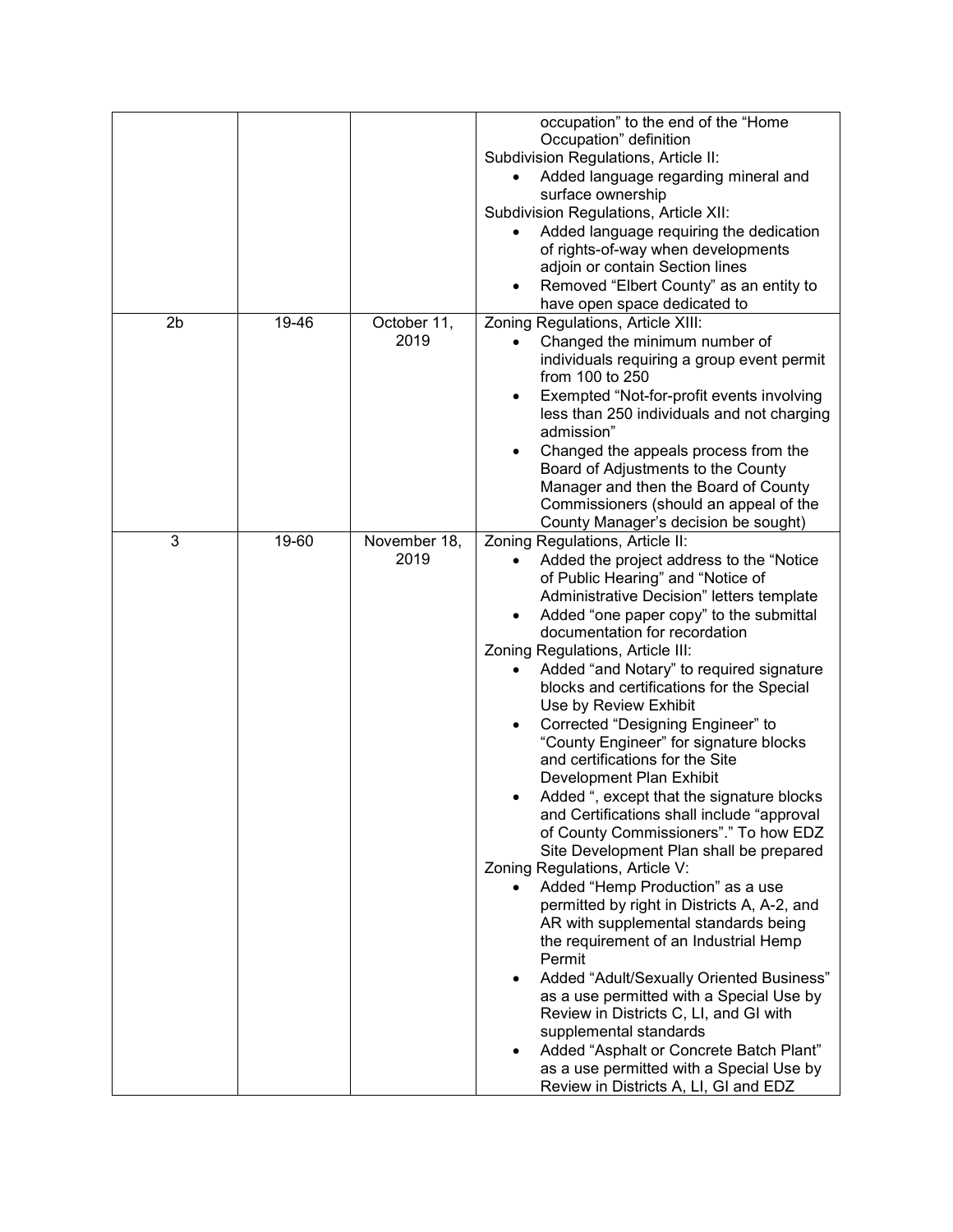|                |           |               | Added "Asphalt or Concrete Batch Plant,<br>Temporary" as a use permitted with a<br>Minor Special Use by Review in Districts<br>LI, GI, and EDZ<br>Added "Hemp Processing" as a use<br>$\bullet$<br>permitted with a Special Use by Review in<br>Districts A, LI, GI and EDZ<br>Added "Drug Rehabilitation<br>$\bullet$<br>Center/Facility" as a use permitted with a<br>Special Use by Review in Districts A, A-2,<br>and EDZ<br>Added supplemental standards for<br><b>Adult/Sexually Oriented Business</b><br>Zoning Regulations, Appendix A:<br>Added definitions for "Adult/Sexually<br><b>Oriented Business"</b><br>Added a definition for "Heliport"<br>Organized and refined Lot and Yard<br>definitions<br>Zoning Regulations, Appendix B:<br>Added "Approval of County<br>Commissioners (EDZ Site Development<br>Plan)<br>Subdivision Regulations, Article II:<br>Added project address to "Notice of Public<br>Hearing" and Notice of Administrative<br>Decision" letters template |
|----------------|-----------|---------------|----------------------------------------------------------------------------------------------------------------------------------------------------------------------------------------------------------------------------------------------------------------------------------------------------------------------------------------------------------------------------------------------------------------------------------------------------------------------------------------------------------------------------------------------------------------------------------------------------------------------------------------------------------------------------------------------------------------------------------------------------------------------------------------------------------------------------------------------------------------------------------------------------------------------------------------------------------------------------------------------|
| 3b             | 19-67     | December 16,  | Zoning Regulations, Article V:                                                                                                                                                                                                                                                                                                                                                                                                                                                                                                                                                                                                                                                                                                                                                                                                                                                                                                                                                               |
|                |           | 2019          | <b>Accessory Enclosure</b>                                                                                                                                                                                                                                                                                                                                                                                                                                                                                                                                                                                                                                                                                                                                                                                                                                                                                                                                                                   |
|                |           |               | Revised to allow for exemptions<br>$\circ$                                                                                                                                                                                                                                                                                                                                                                                                                                                                                                                                                                                                                                                                                                                                                                                                                                                                                                                                                   |
|                |           |               | on Agricultural Properties                                                                                                                                                                                                                                                                                                                                                                                                                                                                                                                                                                                                                                                                                                                                                                                                                                                                                                                                                                   |
| 3 <sub>c</sub> | 19-76     | December 23,  | Zoning Regulations, Article V:                                                                                                                                                                                                                                                                                                                                                                                                                                                                                                                                                                                                                                                                                                                                                                                                                                                                                                                                                               |
|                |           | 2019          | Added "Exotic Animals, Not Unregulated"                                                                                                                                                                                                                                                                                                                                                                                                                                                                                                                                                                                                                                                                                                                                                                                                                                                                                                                                                      |
|                |           |               | and "Exotic Animals, Unregulated" to land<br>use table                                                                                                                                                                                                                                                                                                                                                                                                                                                                                                                                                                                                                                                                                                                                                                                                                                                                                                                                       |
|                |           |               | Zoning Regulations, Article XI:                                                                                                                                                                                                                                                                                                                                                                                                                                                                                                                                                                                                                                                                                                                                                                                                                                                                                                                                                              |
|                |           |               | Revised Signs Article for clarity; added                                                                                                                                                                                                                                                                                                                                                                                                                                                                                                                                                                                                                                                                                                                                                                                                                                                                                                                                                     |
|                |           |               | tables and created separate sections for                                                                                                                                                                                                                                                                                                                                                                                                                                                                                                                                                                                                                                                                                                                                                                                                                                                                                                                                                     |
|                |           |               | exempt and prohibited signs                                                                                                                                                                                                                                                                                                                                                                                                                                                                                                                                                                                                                                                                                                                                                                                                                                                                                                                                                                  |
|                |           |               | Zoning Regulations, Appendix A:<br>Removed "Exotic Animals" definition<br>$\bullet$                                                                                                                                                                                                                                                                                                                                                                                                                                                                                                                                                                                                                                                                                                                                                                                                                                                                                                          |
|                |           |               | Removed "Pets" definition since there<br>$\bullet$                                                                                                                                                                                                                                                                                                                                                                                                                                                                                                                                                                                                                                                                                                                                                                                                                                                                                                                                           |
|                |           |               | was a better and slightly duplicative                                                                                                                                                                                                                                                                                                                                                                                                                                                                                                                                                                                                                                                                                                                                                                                                                                                                                                                                                        |
|                |           |               | definition of "Household Pets"                                                                                                                                                                                                                                                                                                                                                                                                                                                                                                                                                                                                                                                                                                                                                                                                                                                                                                                                                               |
|                |           |               | Added "Wildlife, Native" and "Wildlife,<br>$\bullet$<br>Non-native/Exotic" definitions based upon                                                                                                                                                                                                                                                                                                                                                                                                                                                                                                                                                                                                                                                                                                                                                                                                                                                                                            |
|                |           |               | C.R.S.                                                                                                                                                                                                                                                                                                                                                                                                                                                                                                                                                                                                                                                                                                                                                                                                                                                                                                                                                                                       |
| 4              | $20 - 16$ | July 27, 2020 | Zoning Regulations, Article II:<br>Added "Concept Plan" requirements into<br>$\bullet$                                                                                                                                                                                                                                                                                                                                                                                                                                                                                                                                                                                                                                                                                                                                                                                                                                                                                                       |
|                |           |               | Zoning Regulations out of Subdivision                                                                                                                                                                                                                                                                                                                                                                                                                                                                                                                                                                                                                                                                                                                                                                                                                                                                                                                                                        |
|                |           |               | Regulations and adjusted as needed.                                                                                                                                                                                                                                                                                                                                                                                                                                                                                                                                                                                                                                                                                                                                                                                                                                                                                                                                                          |
|                |           |               | Added notice requirements for "Concept"                                                                                                                                                                                                                                                                                                                                                                                                                                                                                                                                                                                                                                                                                                                                                                                                                                                                                                                                                      |
|                |           |               | Plan".                                                                                                                                                                                                                                                                                                                                                                                                                                                                                                                                                                                                                                                                                                                                                                                                                                                                                                                                                                                       |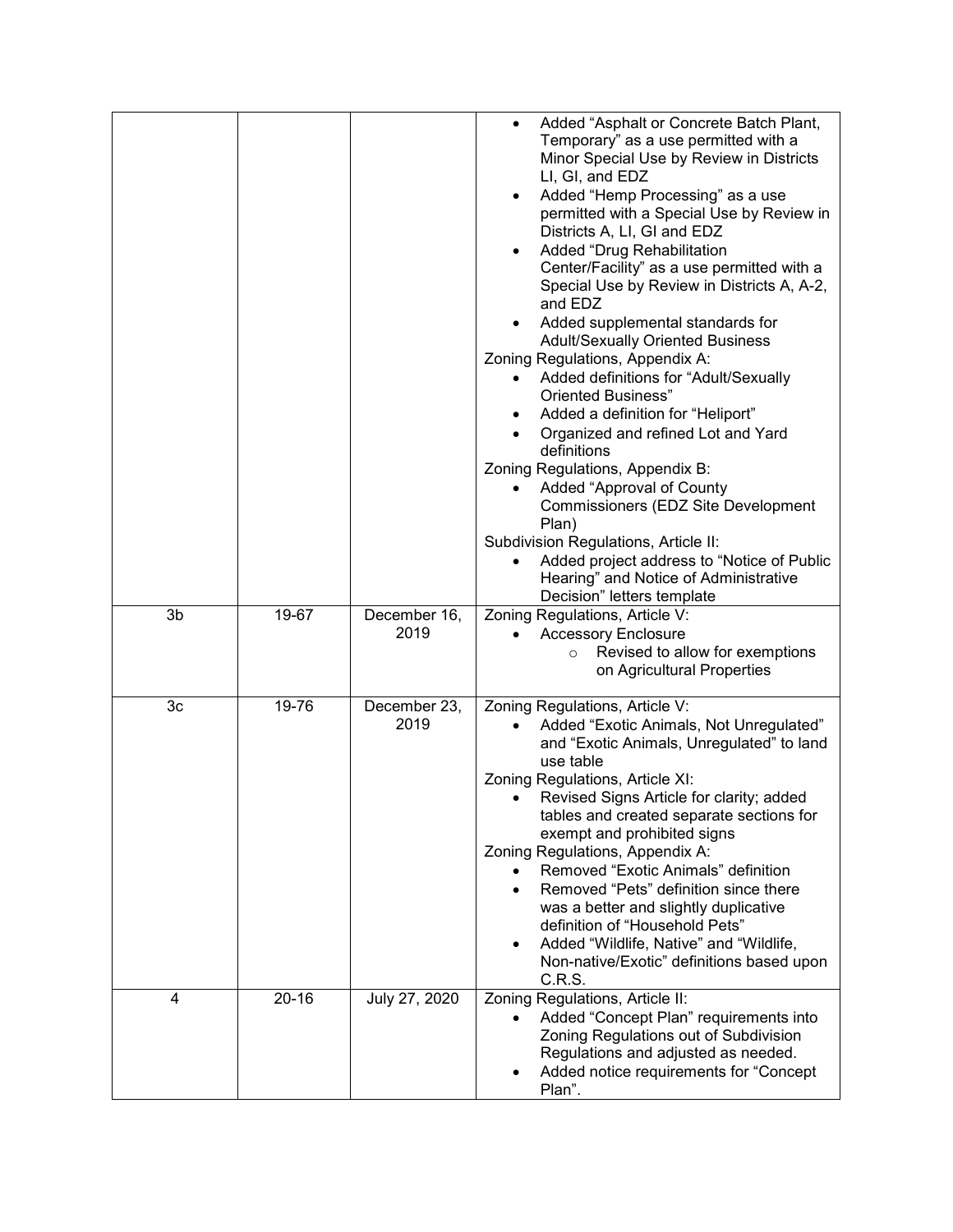|  | Added "Cut-off of Public Comments"                       |
|--|----------------------------------------------------------|
|  | paragraph to submittal process to clarify                |
|  | that comments received by staff to be                    |
|  | forwarded to the Planning Commission                     |
|  |                                                          |
|  | must be submitted at least two business                  |
|  | days prior to the public hearing date.                   |
|  | Zoning Regulations, Article III:                         |
|  | Removed "Deed or other proof of<br>$\bullet$             |
|  | ownership" as a requirement for Pre-                     |
|  | application.                                             |
|  | Added "and Notary" as a required                         |
|  | signature block for Rezone and Site                      |
|  | Development Plan Exhibits.                               |
|  | Added "Concept Plan" process.<br>$\bullet$               |
|  | Zoning Regulations, Article IV:                          |
|  |                                                          |
|  | Combined LI (Light Industrial) and GI                    |
|  | (General Industrial) into I (Industrial).                |
|  | Zoning Regulations, Article V:                           |
|  | Combined LI and GI into I in the Land Use<br>$\bullet$   |
|  | Table.                                                   |
|  | Added "Recreational Vehicle and Boat                     |
|  | Storage" as a use allowed in Agriculture                 |
|  | (A) with an approved SUR.                                |
|  | Added condition for accessory enclosure                  |
|  | that "Containers less than 200 square feet               |
|  | are not required to be registered".                      |
|  | Zoning Regulations, Article VI:                          |
|  | Changed side and rear setback in the                     |
|  | Agriculture (A) District from 50' to 60' to              |
|  | eliminate contradiction between Zoning                   |
|  |                                                          |
|  | Regulations and Building Codes for                       |
|  | unlimited sized structures in the A District.            |
|  | Combined setback requirements for LI<br>$\bullet$        |
|  | and GI into I and eliminated confusing or                |
|  | contradictory setback information.                       |
|  | Zoning Regulations, Article VII:                         |
|  | Added "PC and BOCC Work Session" as                      |
|  | a normal step in the process for PUDs                    |
|  | prior to submittal of formal application and             |
|  | after the required Community Meeting.                    |
|  | Added "and Notary" to the required                       |
|  | signature blocks.                                        |
|  | Zoning Regulations, Article VIII:                        |
|  | Changed "downcast" to "full cutoff-type".                |
|  | Zoning Regulations, Article XI:                          |
|  | Added "All requests for a sign permit shall<br>$\bullet$ |
|  | include an attachment to indicate that the               |
|  | local building code is being met" to                     |
|  | address concerns that have been raised                   |
|  | by the Building Inspectors regarding sign                |
|  |                                                          |
|  | permits.                                                 |
|  | Combined LI and GI into I.                               |
|  | Zoning Regulations, Article XII:                         |
|  | Combined LI and GI into I.<br>$\bullet$                  |
|  | Zoning Regulations, Article XIV:                         |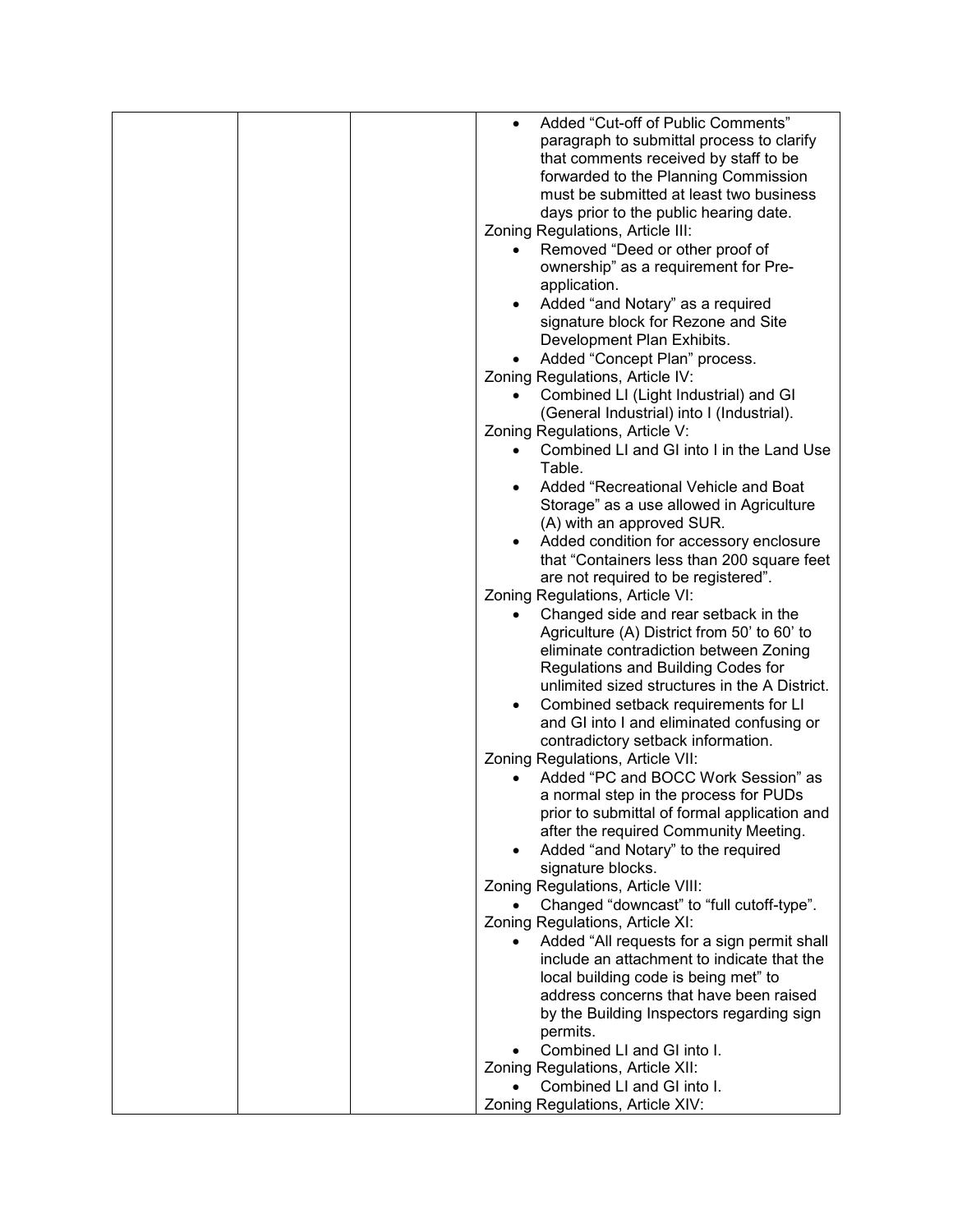|  | Removed R-1 from list of agriculture<br>$\bullet$<br>zones that allow animal units of 1 unit per<br>$\frac{1}{2}$ acre to eliminate contradiction between<br>C.1 and C.2, where a 4 acre piece of<br>property zoned R-1 could only have 2<br>equine in C.1 but was allowed up to 4<br>under C.2.<br>Zoning Regulations, Article XVI:<br>Added "PC and BOCC Work Session" as |
|--|-----------------------------------------------------------------------------------------------------------------------------------------------------------------------------------------------------------------------------------------------------------------------------------------------------------------------------------------------------------------------------|
|  | a normal step in the process for Special<br>Districts prior to submittal of formal<br>application and after the required<br><b>Community Meeting.</b><br>Removed repetitive portion of sentence<br>$\bullet$<br>under Subpart D.                                                                                                                                            |
|  | Zoning Regulations, Appendix A:                                                                                                                                                                                                                                                                                                                                             |
|  | Added "Concept Plan" definition.<br>$\bullet$                                                                                                                                                                                                                                                                                                                               |
|  | Zoning Regulations, Appendix B:                                                                                                                                                                                                                                                                                                                                             |
|  | Added Fire Protection District as a<br>$\bullet$                                                                                                                                                                                                                                                                                                                            |
|  | required signature block for all Rezone                                                                                                                                                                                                                                                                                                                                     |
|  | Exhibits, Planned Unit Development                                                                                                                                                                                                                                                                                                                                          |
|  | Exhibits, Special Use by Review Exhibits,<br>and Minor Special Use by Review                                                                                                                                                                                                                                                                                                |
|  | Exhibits.                                                                                                                                                                                                                                                                                                                                                                   |
|  | Subdivision Regulations, Article II:                                                                                                                                                                                                                                                                                                                                        |
|  | Removed "Concept Plan Exhibit"<br>$\bullet$                                                                                                                                                                                                                                                                                                                                 |
|  | requirements.                                                                                                                                                                                                                                                                                                                                                               |
|  | Removed "Concept Plan" from notice<br>$\bullet$                                                                                                                                                                                                                                                                                                                             |
|  | table.                                                                                                                                                                                                                                                                                                                                                                      |
|  | Added "Exemption Plat" and "Public                                                                                                                                                                                                                                                                                                                                          |
|  | Easements, and Plats" to notice table.                                                                                                                                                                                                                                                                                                                                      |
|  | Removed "Concept Plan" from paragraph<br>$\bullet$<br>on Community Meeting and added "Major                                                                                                                                                                                                                                                                                 |
|  | Plat (Preliminary or Final)".                                                                                                                                                                                                                                                                                                                                               |
|  | Added "Cut-off of Public Comments"                                                                                                                                                                                                                                                                                                                                          |
|  | paragraph to submittal process to clarify                                                                                                                                                                                                                                                                                                                                   |
|  | that comments received by staff to be                                                                                                                                                                                                                                                                                                                                       |
|  | forwarded to the Planning Commission                                                                                                                                                                                                                                                                                                                                        |
|  | must be submitted at least two business                                                                                                                                                                                                                                                                                                                                     |
|  | days prior to the public hearing date.<br>Subdivision Regulations, Article III:                                                                                                                                                                                                                                                                                             |
|  | Removed "Deed or other proof of                                                                                                                                                                                                                                                                                                                                             |
|  | ownership" as a requirement for Pre-                                                                                                                                                                                                                                                                                                                                        |
|  | application.                                                                                                                                                                                                                                                                                                                                                                |
|  | Subdivision Regulations, Article IV:                                                                                                                                                                                                                                                                                                                                        |
|  | Removed entire article (Concept Plan)                                                                                                                                                                                                                                                                                                                                       |
|  | and transferred to Zoning Regulations,                                                                                                                                                                                                                                                                                                                                      |
|  | updating as necessary to fit within the<br>Zoning Regulations.                                                                                                                                                                                                                                                                                                              |
|  | Caused Preliminary Plat to become the<br>$\bullet$                                                                                                                                                                                                                                                                                                                          |
|  | new Article IV.                                                                                                                                                                                                                                                                                                                                                             |
|  | Added "Community Meeting" to process<br>$\bullet$                                                                                                                                                                                                                                                                                                                           |
|  | for Preliminary Plat and added "Review                                                                                                                                                                                                                                                                                                                                      |
|  | and" to "Referral".                                                                                                                                                                                                                                                                                                                                                         |
|  | Subdivision Regulations, Article VI:                                                                                                                                                                                                                                                                                                                                        |